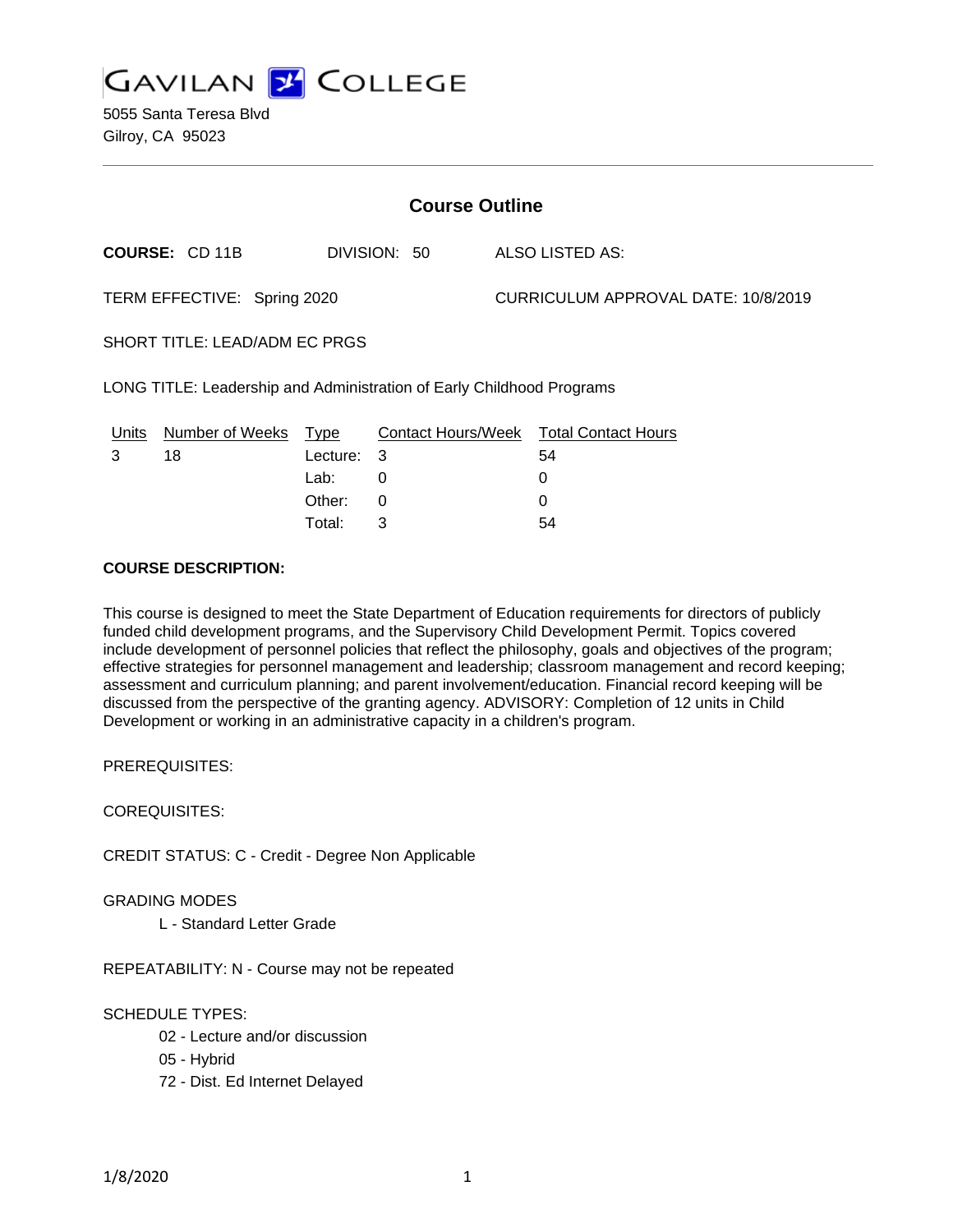## **STUDENT LEARNING OUTCOMES:**

1. Demonstrate effective practices for managing and leading staff and administering early care and education programs.

Measure of assessment: Written exams, classroom discussions, written activities, written and oral projects, interviews.

Semester/Year assessed, or planned Semester/Year of assessment: Fall 2017

2. Implement ongoing professional development plans based on evaluation of staff and administrator needs. Measure of assessment: Written exams, oral and written reports, classroom activities. Semester/Year assessed, or planned Semester/Year of assessment: Fall 2017

3. Establish professional relationships and facilitate collaboration and communication between colleagues, families, and stakeholders.

Measure of assessment: Written project, written exam, classroom discussion. Semester/Year assessed, or planned Semester/Year of assessment: Fall 2017

4. Identify the requirements placed upon them by the receipt of public funds and design and explain a financial management system that tracts and reports the use of those public monies. Measure of assessment: Written homework assignments, written quizzes, exams, classroom discussions. Semester/Year assessed, or planned Semester/Year of assessment: Fall 2017

5. Demonstrate cultural awareness and respect for participants and staff of publicly funded programs. Measure of assessment: Homework activities, in-class discussions, quizzes.

Semester/Year assessed, or planned Semester/Year of assessment: Fall 2017

# **CONTENT, STUDENT PERFORMANCE OBJECTIVES, OUT-OF-CLASS ASSIGNMENTS**

Curriculum Approval Date: 10/8/2019

3 HOURS

Content: Overview of course. Introductory lecture on highlights of content. Developmentally Appropriate Practices.

Student Performance Objectives: Identify the factors unique to publicly funded child development programs. Identify effective strategies for integrating special needs children into all areas of programming.

# 3 HOURS

Content: Overview of Early Childhood Programs and Program Administration: Developing a Philosophy to Guide You in Your Program, Roles of the Director, Professional Behavior, and Effective Leadership.

Student Performance Objectives: Utilize philosophical perspectives to develop goals and objectives. Describe three curriculum models and explain possible benefits to children of each. List and discuss the various roles of the director. Identify a variety of effective leadership styles.

#### 3 HOURS

Content: Planning, Implementing, and Evaluating the Program Resources to Guide Self-Study. Identifying the Program's Core Values, Developing Its Vision and Mission Standards, and Planning for Program Evaluation.

Student Performance Objectives: Develop and critique a classroom management and record keeping system. Identify and use web resources to keep current on requirements and quality. Discuss the role of the vision and mission statements in the program's operation. Describe the strategies that can be used to evaluate the program's success in reaching its goals.

#### 3 HOURS

Content: Tying the Pieces Together: Using the Desired Results Process as a Guide.

Student Performance Objectives: Select, use, and describe results of a program evaluation system and make recommendations for program adjustments.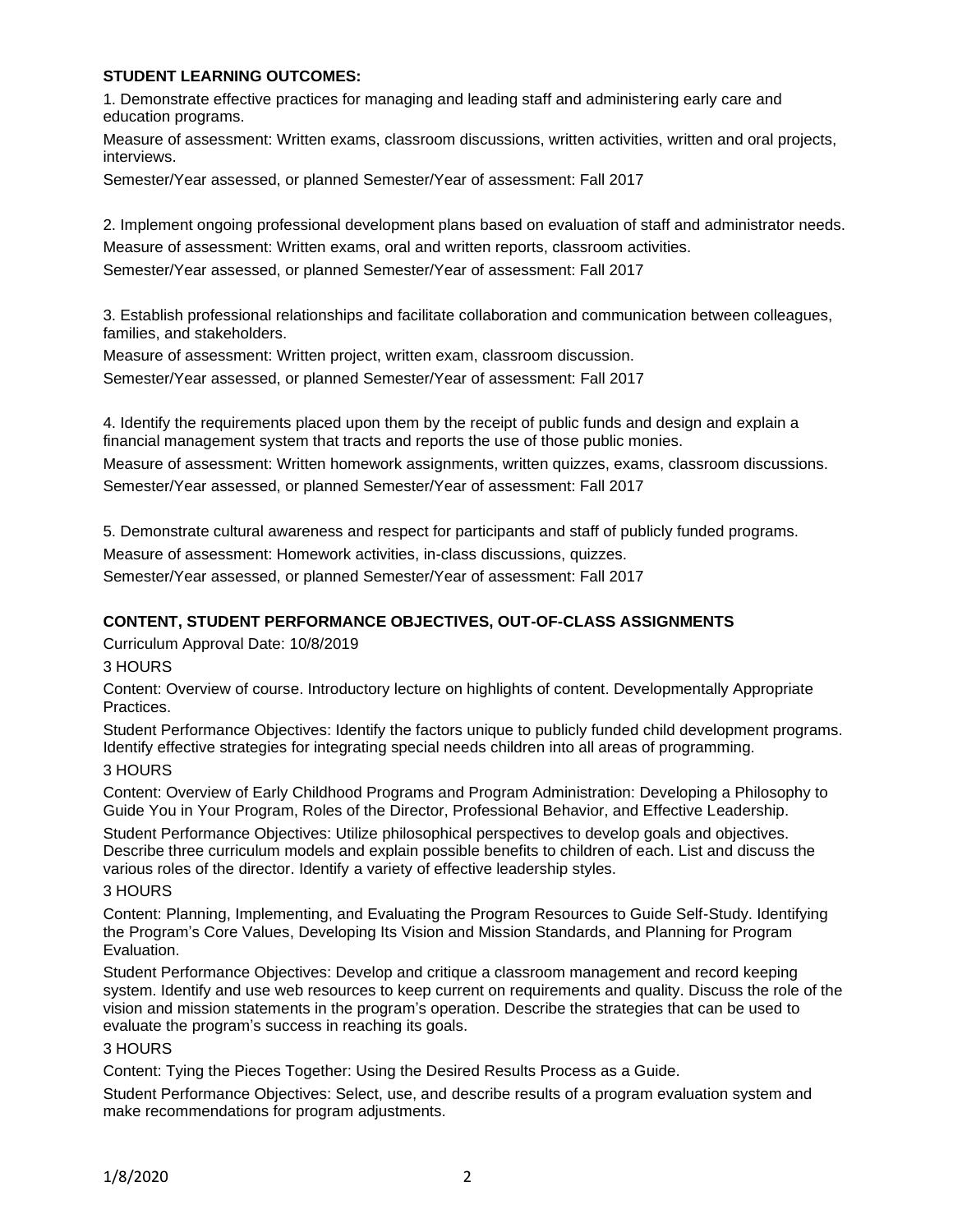# 3 HOURS

Content: Understanding Regulations, Accreditation Criteria, and Other Standards of Practice. Establishing Policies: Meeting Funders' Requirements.

Student Performance Objectives: Examine the regulations related to the many aspects of a program's operation. Identify appropriate record keeping processes in order to complete financial and other reports requested by funders. Compose written personnel policies to the standards set by funding agencies and regulatory bodies.

### 4.5 HOURS

Content: Policies and Procedures: Tools to Ensure Your Program's Smooth Operation? Staff Manual, Family Handbook, Administrator's Manual. Recruiting, Hiring, Leading and Managing Personnel. Director: Importance of Communication, Enhancing Staff, Professional Knowledge and Skills, Personnel Services/Confidentiality.

Student Performance Objectives: Discuss the guidelines administrators should use when developing program policies and procedures. List the contents that should be included in family, staff, and administrator handbooks. Discuss the importance of professional integrity and confidentiality. Identify staff training needs. Identify fair and objective staff evaluation practices and demonstrate giving feedback. Identify the components of the hiring process and the requisite documentation which is placed in personnel files.

### 3 HOURS

Content: Planning a New or Renovated Physical Facility. Creating Quality Learning Environments.

Student Performance Objectives: Describe the issues related to indoor and outdoor space as well as safety and special accommodations.

### 3 HOURS

Content: Financing and Budgeting I: Developing and Building a Budget.

Student Performance Objectives: Describe the various components of a budget and considerations necessary to meet funders' requirements. List important funding sources for early childhood programs.

### 3 HOURS

Content: Financing and Budgeting II: Monitoring Budgets for Accuracy and Compliance.

Student Performance Objectives: Utilize documents from funders and from recognized accounting procedures to monitor budgets for accuracy and compliance and to make adjustments in the budget to ensure fiscal solvency.

#### 1.5 HOURS

Content: Grant Writing to Improve or Expand Programs.

Student Performance Objectives: Identify the components of grant applications. Describe the process of setting up a budget and monitoring a grant funded project should it be funded.

#### 4.5 HOURS

Content: Planning the Children's Program. Teaching and Learning in the Children's Program: Planning for Instruction? Developmentally Appropriate Practices, Anti-Bias Education; Curriculum; Teaching Strategies.

Student Performance Objectives: Develop a set of lesson plans incorporating needs identified in assessments. Describe how to select appropriate instructional materials for young children. Develop concrete activities that allow children to see their own uniqueness and the need for cooperation and fair play. Describe developmentally appropriate approaches to teaching. Identify how the program administrator shapes curriculum by implementing appropriate grouping and staffing patterns throughout the center.

# 3 HOURS

Content: Assessing, Recording, and Reporting Children's Progress.

Student Performance Objectives: Utilize a variety of student assessment tools to identify children's needs. Select appropriate assessment tools for diverse children. Identify and describe possible risk situations in children's development.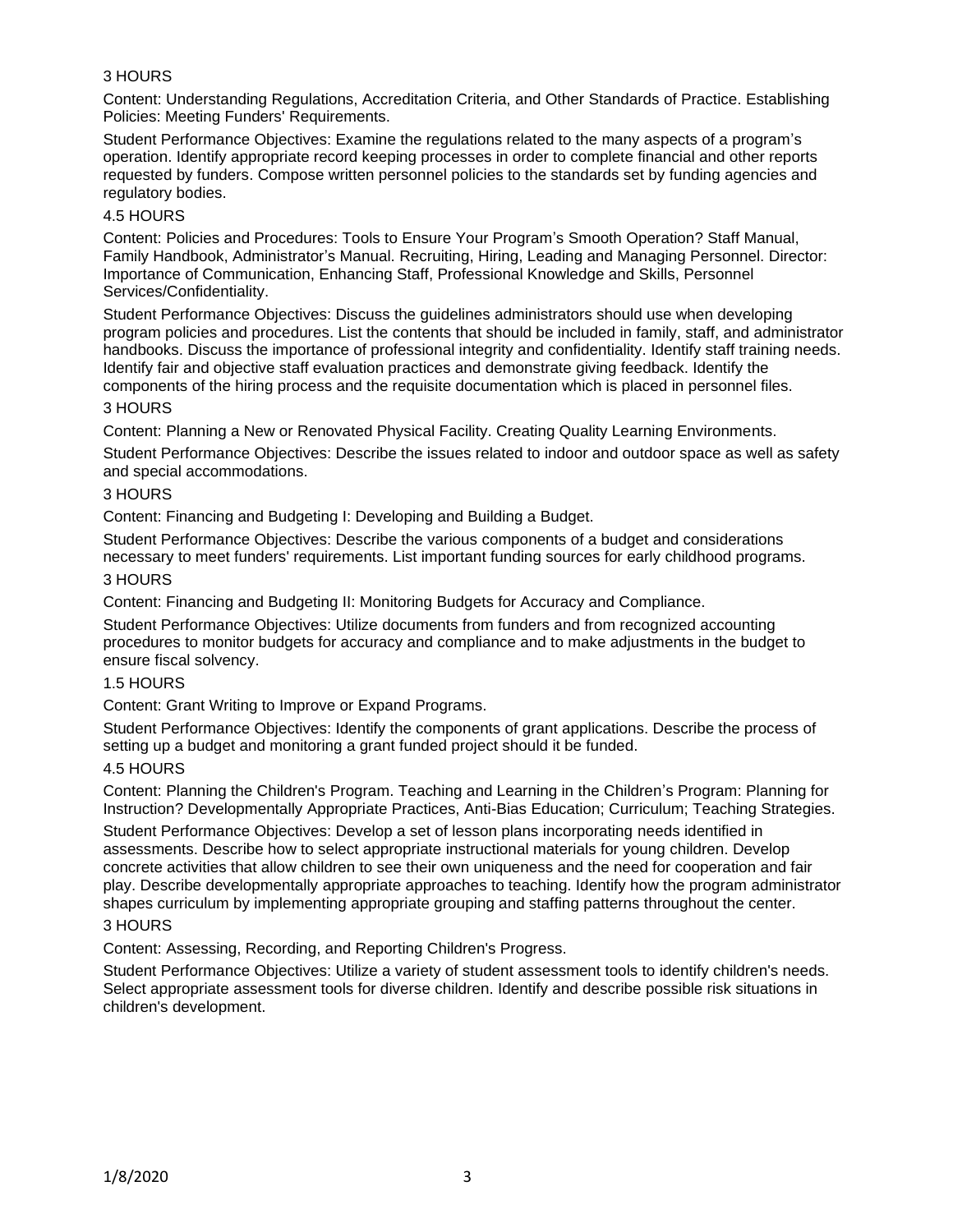# 3 HOURS

Content: Providing Quality Nutrition and Creating a Healthy and Safe Environment.

Student Performance Objectives: Describe the various funded food programs and what is required to participate. Describe the regulations for health and safety for child development programs and the types of safety plans helpful for compliance. Identify resources for health, safety and nutrition available for child development programs. Utilize the nutritional resources available to create and model healthy practices for children and families.

### 4.5 HOURS

Content: Working With Families: Collaboration, Benefits and Challenges, Creating Trusting Relationships and Communities: Tapping Into Support through Advisory Committees and Boards of Directors.

Student Performance Objectives: Describe effective strategies for creating respectful collaborative relationships with diverse families and working with stakeholders in the community. Identify key components for effective parent education and involvement. List 3 approaches to working with families. Discuss the benefits and challenges of working with families. Explain various teambuilding strategies. Describe ways in which publicly funded child development programs can be assisted by community resources. Address ways to work with diverse families and cultural values.

### 3 HOURS

Content: Contributing to the Profession: Promoting Professionalism, NAEYC Code of Ethical Conduct, Engaging in Advocacy, Professional Development.

Student Performance Objectives: Describe professional resources and how to utilize them as an administrator of a publicly funded program. Review the NAEYC Code of Ethical Conduct. Describe the role of advocacy in early childhood programs. Identify professional development opportunities for staff.

# 4 HOURS

Content: Putting it All Together. Being Prepared for Audits, Compliance Reviews, End of the Year Reports. Student Performance Objectives: Describe the components for success in publicly funded child development programs. Propose strategies for handling audits, compliance reviews, and completing end of the year reports.

2 HOURS

FINAL

### **METHODS OF INSTRUCTION:**

Lecture, in class small group activities, out of class activities, multi-media presentations, and guest presenters.

### **METHODS OF EVALUATION:**

Writing assignments

Percent of total grade: 25.00 %

Percent range of total grade: 10% to 40% Written Homework, Essay Exams, Term or Other Papers, Other: Reflective Journal; written and oral presentation

Problem-solving assignments

Percent of total grade: 25.00 %

Percent range of total grade: 10% to 40% Quizzes, Exams, Other: Sample developmental profile of individual child

Objective examinations

Percent of total grade: 25.00 %

Percent range of total grade: 10% to 40% Multiple Choice, True/False, Matching Items, Completion, Other: Professional Resources Notebook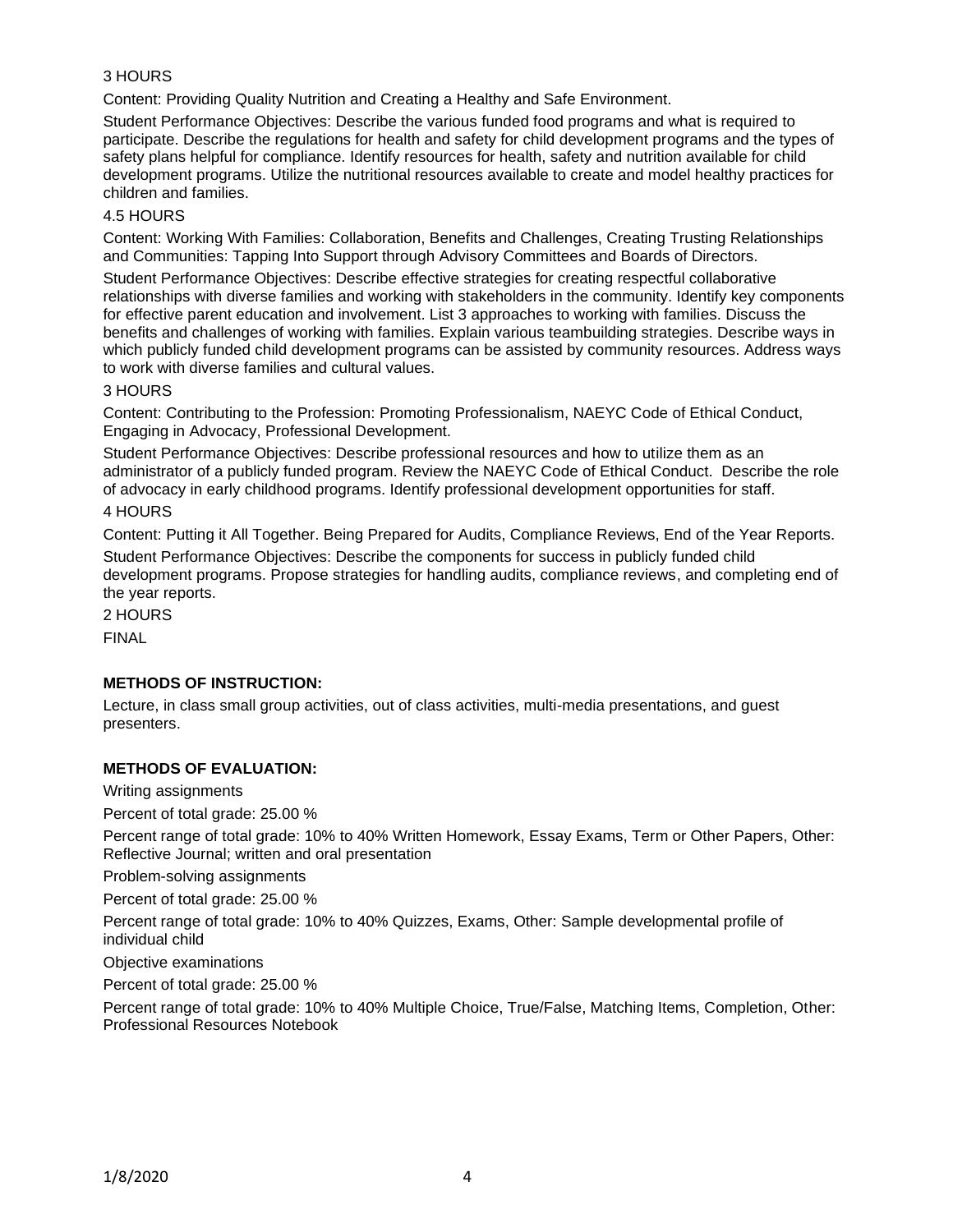### **OUT OF CLASS ASSIGNMENTS:**

Required Outside Hours: 6

Assignment Description: Homework: Begin to keep a reflective journal for the whole semester. Read Chapter 1. Written homework.

Required Outside Hours: 6

Assignment Description: Homework: Read Chapter 2, written homework, and related readings. Research on web the required assessment documents for State Funded Programs. Keep an administrative notebook of important resources during semester. Suggested assignment: Interview a director of a child care program about their role, leadership style, and the importance of ethics.

Required Outside Hours: 6

Assignment Description: Homework: Complete a developmental profile assessment of one child. Read Desired Results System's materials.

Required Outside Hours: 6

Assignment Description: Homework: Read Chapter 3 and related readings. Written homework. Interview Director of publicly funded program and prepare written and oral report.

Required Outside Hours: 6

Assignment Description: Homework: Read Chapter 4. Written homework: State Review document. Use State Review document in a visit to a classroom/program.

Required Outside Hours: 9

Assignment Description: Homework: Read Chapter 5, written homework, and related readings.

Required Outside Hours: 6

Assignment Description: Homework: Read Chapter 6 and written homework. Individual project on an issue in administering publicly funded programs, written and oral.

Required Outside Hours: 6

Assignment Description: Homework: Complete a sample budget for discussion.

Required Outside Hours: 6

Assignment Description: Homework: Read related grant materials.

Required Outside Hours: 3

Assignment Description: Homework: Read Chapter 7 and complete written homework.

Required Outside Hours: 9

Assignment Description: Homework: Read Chapter 9, written homework, and related readings.

Required Outside Hours: 6

Assignment Description: Homework: Read Chapter 8, written homework.

Required Outside Hours: 6

Assignment Description: Homework: Read Chapter 10, written homework, related readings.

Required Outside Hours: 9

Assignment Description: Homework: Read Chapter 11, written homework and related readings.

Required Outside Hours: 18

Assignment Description: Homework: Related readings. Prepare for final.

#### **REPRESENTATIVE TEXTBOOKS:**

Required Representative Textbooks

Freeman, Nancy K., Decker, Celia A., and Decker, John R.. Planning and Administering Early Childhood Programs, 11th Edition. Boston: Pearson Education, Inc.,2017.

ISBN: 0134027310

Reading Level of Text, Grade: 11.7 Verified by: Barbara Malaspina